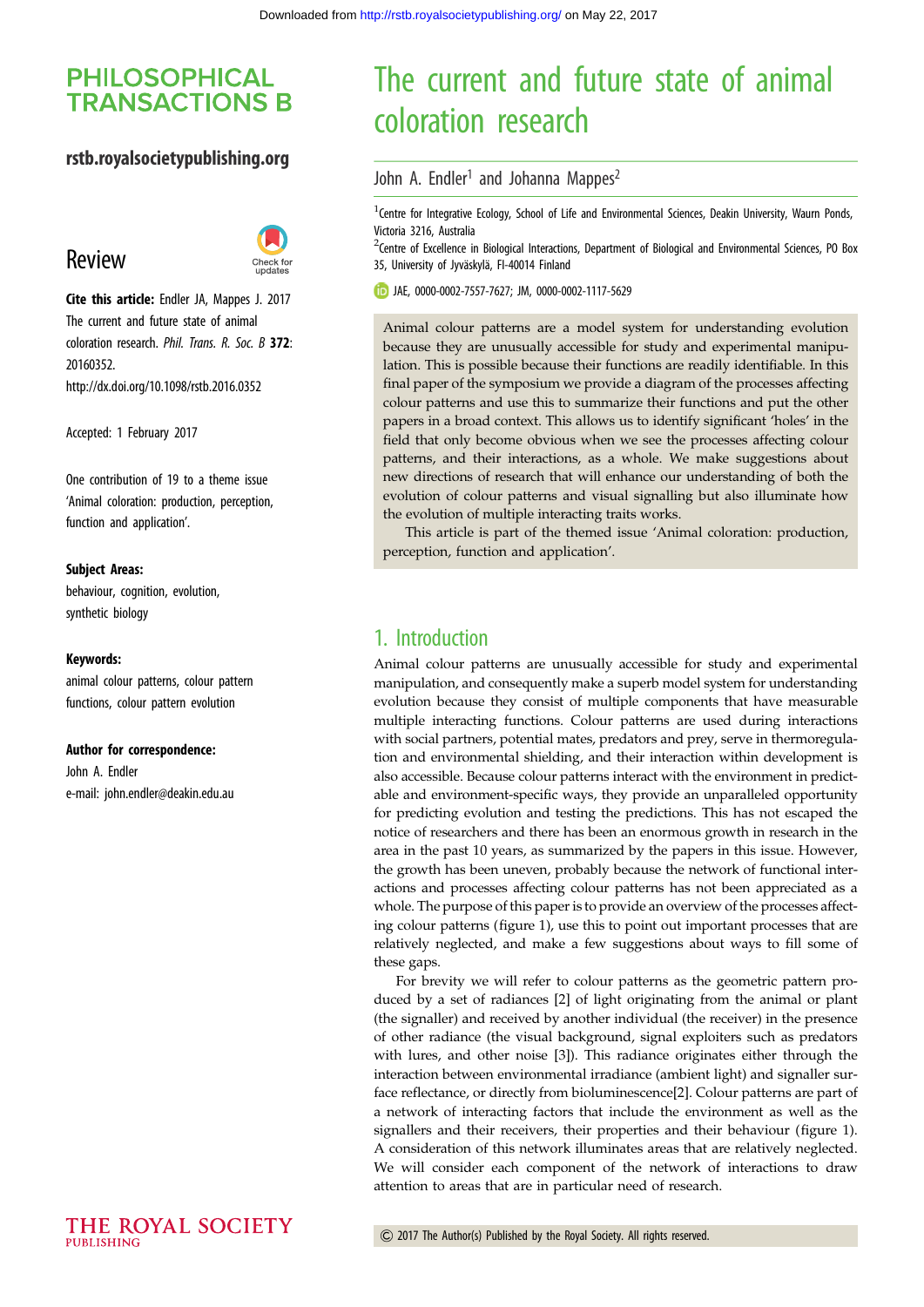2

<span id="page-1-0"></span>

Figure 1. The functional (solid arrows) and evolutionary (dashed arrows) interactions among colour patterns, colour pattern– based behaviour, and the state of the receiver. The evolutionary link between fitness and reflectance is direct and the link to irradiance is through evolution of microhabitat choice. There are also evolutionary links to all of the other processes (sensory drive [[1\]](#page-5-0)). Note that this diagram makes no distinction between physical, neurophysiological or perceptual mechanisms and does not assume that they occur at the same level of organization or complexity. All these mechanisms occur during colour pattern function and hence all affect the mode and rate of colour pattern evolution. One could argue about the order of events between reception and decision-making, or even whether the processes occur in serial (as shown) or parallel. This diagram is intended more as a way of identifying understudied areas than an exact representation of the interactions. Understudied areas with respect to colour patterns are marked with asterisks.

### 2. Irradiance and radiance

Except for bioluminescent organisms, irradiance (ambient light) is the ultimate source of colour pattern signals on both land and water, and irradiance spectra influence both the visibility and visual contrast of colour patterns  $[2-7]$  $[2-7]$  $[2-7]$  $[2-7]$ . Marine and other aquatic habitats have a much greater diversity of irradiance spectra than land, which may both bias and constrain evolution of colour patterns [\[5](#page-5-0)–[7\]](#page-5-0). Although much is known about variation in irradiance spectra [[5,6\]](#page-5-0), new discoveries are still being made, for example horizontal asymmetry in aquatic irradiance [[8](#page-5-0)]. Unfortunately little is known about the distribution and abundance of irradiance spectra in nature; large-scale surveys are needed of irradiance spectra variation among and within habitats. For example, there is new evidence for radiance spectra gradients or 'signatures' that are specific to and characteristic of different terrestrial habitats (D.-E. Nillson, personal communication 2016). If we can find general patterns of variation we should be able to make testable predictions about the evolution and distribution of colours and colour patterns in communities and ecosystems.

### 3. Reflectance and radiance

A colour patch reflectance spectrum describes which wavelengths of light (originating in irradiance) are transmitted towards the viewer as radiance. The radiance off each component (patch) of a colour pattern is the light moving from the patch to the viewer's eye as a light beam. For some patches (with structural colours) the reflectance spectrum depends jointly upon the angle of illumination and angle of view. The radiance spectrum depends upon the interaction between the irradiance spectrum and the reflectance spectra of each patch [\[2](#page-5-0)–[7,9](#page-5-0)]. In contrast, bioluminescent organisms create radiance directly without depending upon ambient light. If they luminesce in strong enough ambient light, their net radiance may be altered if irradiance is strong enough to add reflected light to the internally generated light. For all species, the geometry and radiance spectra from all the patches in a colour pattern (animal or background) defines the fundamental physical properties of the colour pattern and will influence both its visibility and visual contrast.

There are now large numbers of papers on reflectance spectra, including humans [\[10,11](#page-5-0)]. New discoveries in animal communication have led to work on fluorescence [[12\]](#page-5-0) and polarization [\[13](#page-5-0)–[15](#page-5-0)], which can significantly enhance simultaneous communication and camouflage. Also expanding is work on colour change [[16\]](#page-5-0), and relationships among coloration, colour change and thermoregulation [\[17,18](#page-5-0)]. There is rapid growth in our understanding of the physical and chemical basis of coloration and the interactions between pigments and structures resulting in reflectance patterns [\[19](#page-5-0)]. As data on more and more species are available, we look forward to large-scale comparative studies on each of these topics in the future; these will illuminate how colour patterns and colourrelated behaviour can evolve and co-evolve. Curiously, given the massive advances in genomics, the study of genetics and development of colours, particularly structural colours, has barely started [\[20](#page-5-0)]. There is a massive potential for using genomics to work out constraints and biases in the rates and directions of evolution of colours. Combining this with knowledge of reflectance and irradiance spectra would allow us to predict evolution of coloration for both structure and function.

#### 4. Environmental transmission

The radiance from a colour pattern has to pass through air or water before arriving at the viewer's eyes. Along that path the radiance spectra of each patch can be altered due to wavelength-specific absorption or scattering [\[3,6](#page-5-0),[7,13](#page-5-0)] and therefore the transmission medium affects detectability and visual contrast. Absorption and scattering by the transmission media also affects irradiance, particularly in water [[6](#page-5-0)]. Scattering and reflection by particles within the light path create veiling light [[7](#page-5-0)] that mixes with the colour pattern radiance, altering the radiance spectra as well as blurring colour pattern geometry by mixing light beams from different patches. We see these effects in fog or dusty air but veiling light effects are far more common in aquatic environments, especially when there are abundant particles [\[6,7](#page-5-0)]. These phenomena can also cause interesting and important geometric effects on the light environment, with significant consequences for visibility of colour patterns [\[6,8](#page-5-0),[21](#page-6-0)]. As for irradiance, there are no largescale comparative studies or documentation of geographical and habitat-specific distributions of different kinds of medium transmission properties. Such information would be valuable in predicting the direction of evolution of colour patterns in time and space.

## 5. Reception

Eyes must receive, focus and convert light beams to neural impulses, and at the same time code information on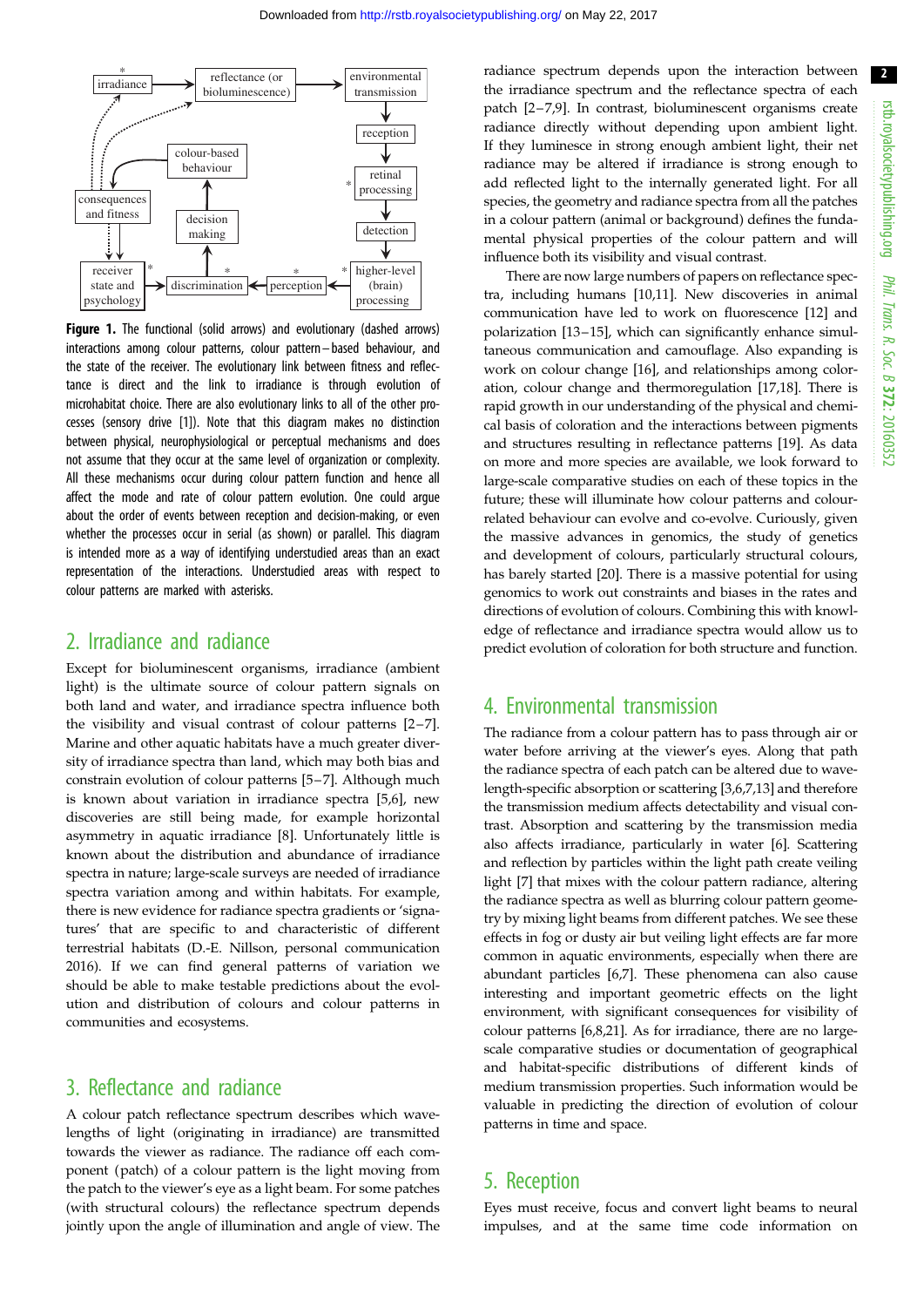<span id="page-2-0"></span>luminance, colour, polarization, geometry and movement. All of this must be performed with small sets of wavelength-specific photoreceptors, which impose information constraints but also make understanding vision easier than systems with multiple channels [[7](#page-5-0),[22](#page-6-0)]. Light beams arrive from colour patterns, visual backgrounds (including colour patterns which are not of interest) and veiling light. Both image formation and aiming of the eye help to maximize reception of the colour pattern of interest, although this will be compromised by veiling light (for example [[23](#page-6-0)]) and by motion faster than the response time of some photoreceptors [\[22](#page-6-0),[24,25\]](#page-6-0). Research on animal eye evolution and eye properties relative to the light environment is very active [\[7,](#page-5-0)[26,27](#page-6-0)]. There is some evidence for specific sets of photoreceptors repeatedly evolving in specific light environments, although the evidence for this is far stronger in aquatic than terrestrial environments, possibly because there is less variation in light environments on land than in water [\[27](#page-6-0)]. However, as more surveys are done on both light environments and animal photoreceptors, we may find general predictable relationships between eyes and environments. Of great interest in predicting evolution are models that optimize sets of photoreceptors and photoreceptor properties for particular visual environments and visual tasks [[27\]](#page-6-0). For example, how many photoreceptor classes are needed, and does this increase with the complexity of the visual background, the visual task or both? Are all photoreceptor types used for colour or are different sets used for different purposes (as in mantis shrimp [\[28](#page-6-0)])? With a lot more comparative data we will be able to address questions about coevolution of vision and colour patterns including whether or not there has been coevolution, convergence or just diversification.

#### 6. Retinal processing

Immediately after transduction of light into neural impulses, the signals are processed in the retina of vertebrates and invertebrates, and this is where the fundamental coding of luminance, colour, polarization, geometry and movement takes place [\[7,](#page-5-0)[29\]](#page-6-0). There are some general scaling principles that apply to most animals and most senses, such as Weber's law [[30\]](#page-6-0) and colour constancy [[31\]](#page-6-0). Unfortunately, the detailed mechanisms of coding (for example opponency) are only known for a few species [\[22,25](#page-6-0)–[27\]](#page-6-0), and some species may use completely different methods (e.g. [\[28\]](#page-6-0)). We do not know how much variation there is among species or whether it varies with environment, habitat or phylogeny, nor do we really know how coding affects the evolution of colour patterns.

## 7. Detection

Before colour-based behaviour can occur, the colour pattern signal must be detected. Although shown in [figure 1](#page-1-0) between retinal processing and higher-brain processing, detection processes could occur at any level. If we regard the colour pattern of interest to the receiver as the signal and all other visual inputs as noise, then detection is a joint function of the signal and the noise, and detection becomes essentially a problem in statistical inference within signal detection theory (figure 2, [[22,32\]](#page-6-0)). There are four outcomes when input is assessed, both in signal detection and statistics (statistics is essentially signal detection): (i) signal detected,



Figure 2. Signal detection. *X* represents the signal channel output value and f the frequency of occurrence of that value. X can be as simple as intensity or be a multivariate function of multiple properties of a colour pattern.  $X_a$  and  $X_b$  are mean values of two visual stimuli and N are the visual noise (background, channel and receptor noise). Note that N do not have to be equal as shown in this figure.  $X_b$  is the signal of interest and  $X_a$  is either the visual background or a second colour pattern, depending upon whether we consider detection or discrimination. The signal/noise ratio of detection or discrimination is  $(X_b - X_a)/N = S/N$ ; the larger the S/N the easier the detection.  $X_t$  is a threshold value above which the detection system confirms detection and below which it accepts the null hypothesis of no detection. The use of  $X_t$ results in two forms of errors: I (false alarm) and II (missed detection), and systems should evolve to minimize both kinds of errors, depending upon their relative costs [[32](#page-6-0)]. The detection criterion can be a threshold  $(X_t)$ , but can also be an increasing (dashed line  $K$ ) or decreasing function of  $X$ , as in mate choice.

(ii) signal present but not detected (missed detection or type II error), (iii) signal not present and not detected, and (iv) signal not present but mistakenly detected (false alarm or type I error). For example, if a colour pattern represents a random sample of the visual background with respect to its patch size, colour, luminance and shape distributions, it is cryptic  $[4]$ , the signal/noise ratio  $(S/N)$  will be well below 1, the viewer will probably accept the null hypothesis (signal not present) and look elsewhere for a signal. This statistical definition is likely to be true even if the animal moves or has greater three-dimensional depth than the background; in those cases a pattern with a stationary  $S/N < 1$  will be relatively more difficult to detect than one with  $S/N > 1$ . In terms of signal detection theory, cryptic signallers evolve colour patterns that favour missed detections. Note that false alarms also occur, and if these are frequent enough, prey species could evolve 'detected' false positives as an alternative to classical crypsis. This can lead to masquerade [[33,34\]](#page-6-0), such as resembling an easily detected bird dropping, stick or leaf but not identifying it as edible.

One possibility that does not seem to have been examined is the effect of the degree of variation in pattern component salience  $(N \text{ in figure 2})$  as opposed to the mean values for animal and background ( $X_a$  and  $X_b$  in figure 2). It is possible that cryptic animals may have different within-pattern variances than their background (the two N in figure 2 would have different magnitudes, not equal as shown) so even if the animal-background signal difference  $(X_b - X_a)$ were large, if the variance associated with the animal were larger than that of the background, causing much overlap with the background variation, the animal might only be detectable using very different retinal or brain processing than if both N were similar. How often does the variation in the signal converge on that of the background in cryptic animals, and diverge in aposematic species and in social communication components of coloration?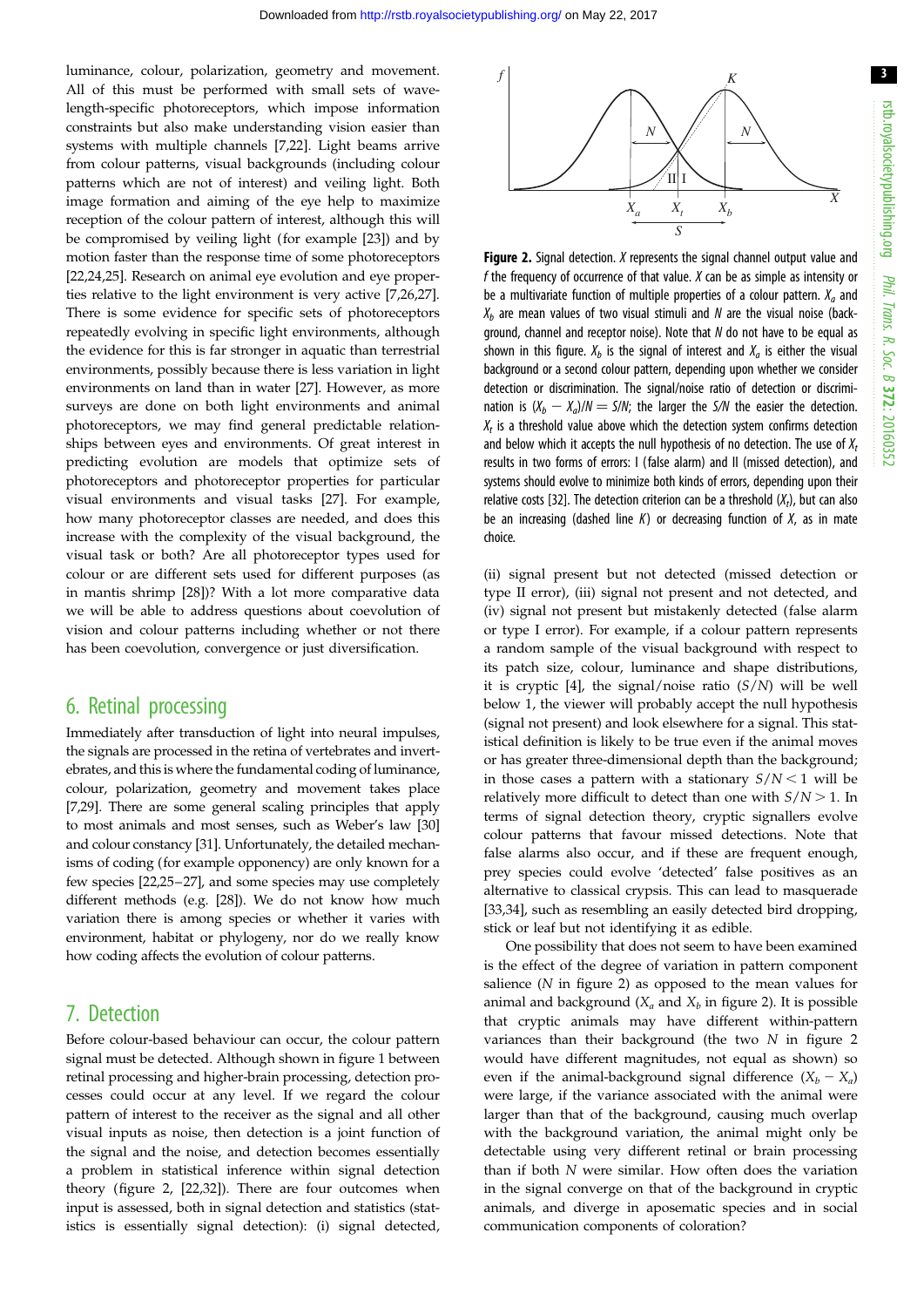4

An ideal signal detection mechanism tries to minimize both type I and II errors [\[32](#page-6-0)]. If the costs or consequences of both kinds of errors are equal this is most simply accomplished by setting a threshold  $(X_t)$  midway between the mean values of the background noise  $(X_a)$  and the signal  $(X_b)$ , see [figure 2.](#page-2-0) If the error costs are unequal  $(C_a \neq C_b)$  and the two stimuli are unequal in frequency ( $P_a \neq P_b \neq 0.5$ ) then the detection criterion  $(X_t, f_{\text{figure}})$  needs to be shifted by  $P_bC_a/P_aC_b$  [[32\]](#page-6-0). An alternative way of adjusting costs is to have the detection criterion be an increasing (dashed line K in [figure 2\)](#page-2-0) or decreasing function of X, as is often the case in mate preference functions. Thresholds could have heritabilities less than one and could easily be learned or otherwise influenced by prior experience [\[22,35](#page-6-0)]. Studies examining conditions favouring different kinds of colour pattern detection thresholds or functions have yet to be done. The optimum foraging literature does explore costs and frequencies but has not related it to colour patterns. Is there any evidence that particular detection functions and criteria evolve under specific visual conditions?

Merilaita et al. [[22\]](#page-6-0) do an admirable job of discussing signal/noise ratios relevant to camouflage, an area that is rapidly expanding and yielding new insights into animal coloration as well as visual mechanisms. New insights from computer vision and pattern recognition are also starting to be incorporated into colour pattern detection studies, showing that object detection depends upon a combination of colour and pattern parameters [[22](#page-6-0),[36,37\]](#page-6-0). Duarte et al. [[16\]](#page-5-0) expand our understanding of camouflage via colour change, which allows additional avenues for hiding from predators or potential prey. One of the more interesting insights is that if visual mechanisms use 'shortcuts' (simplified visual processing) to extract visual information, then these can be exploited in camouflage [[22\]](#page-6-0). In contrast to camouflage, active communication requires colour patterns that are easy to detect (salient), and conspicuousness properties have been well explored in mimicry, aposematic coloration and brood parasitism [\[36,38](#page-6-0),[39](#page-6-0)]. But little is known, even in humans, about the detection of moving objects, or detection and tracking of moving patterns during attacks or active social behaviour (e.g. [[40\]](#page-6-0)).

### 8. Higher-level (brain) processing

Once a signal is detected it needs to be classified into commonly occurring or predictable entities or groups of entities, making up the raw materials for perception. An analogous process in computer vision is image segmentation, where an image is divided up into distinct entities and then the entities or building blocks are processed further to make inferences about image content. There is some literature on this from psychology and animal behaviour, but it has not been thoroughly integrated into studies of colour patterns. For example, how and how often do animals, like humans, group colours into categories? Has this evolved in order to minimize the effects of minor differences in colour owing to feather, hair or integument wear or ontogenetic accidents [\[41](#page-6-0)], which would make classification and decision-making more complex? If receptor noise evolved to increase just enough so that minor differences in colour were confused, this would remove the need for a lot of neural processing and avoid the expense of maintaining more complex classifying neural networks [[41\]](#page-6-0). What causes a given level of receptor or other noise tolerance to evolve in order to

minimize image processing, detection and classification? How often is signal noise–based grouping a means of minimizing processing effort? How often has this energetically cheap and computationally simple grouping mechanism evolved to be used in decision-making? Noise might actually be useful at appropriate magnitudes. We clearly need to know more about how the building blocks of perception are acquired, and whether neural expenses can be reduced by efficient use of noise.

Once the entities and groups in a scene are collected, how are they combined? What primitive features are extracted from a detected object and assembled into an internal representation of the three-dimensional object [[42,43\]](#page-6-0), and how are these used in colour patterns [[22\]](#page-6-0)? For example, experiments with humans detecting camouflaged individuals strongly suggest the importance of edge detection in predators and anti-predator mechanisms to break it [\[44](#page-6-0)]. How do they vary according to the type of signal and its function? What is the effect of different receivers with different visual systems, and do different receivers use different cues [[45\]](#page-6-0)? Even within a colour pattern the location of different elements (patches) relative to each other can affect various levels of processing from attention through feature assembly to perception, as well as the speed of any of these processes [[46\]](#page-6-0). For example, one way that disruptive coloration may work is that, at least in humans, making use of different features on the same object is easier and faster than for two or more objects [[46,47\]](#page-6-0), and disruptive coloration gives the appearance of multiple salient objects. The mechanisms allowing assembly of geometric and other properties of objects into perceptual objects, and the effect of pattern geometry on attention, may give us completely new insights into the design of colour patterns used in both camouflage and successful communication.

# 9. Perception

Once signals or stimuli are classified they need to be interpreted and recognized, or perceived, as being relevant to guiding future behaviour. Although perception is the subject of a large literature, both on humans and animals [\[11](#page-5-0)[,48](#page-6-0)], it is only just beginning to be seriously integrated into studies of colour patterns, but still rarely done with wild animals. Considerations of perception are most advanced in studies of aposematic coloration and mimicry [[30,36,39](#page-6-0)]. For example, stimulus generalization, peak shift and selective attention effects can lead to different outcomes and predictions than if these phenomena are implicitly or explicitly assumed to be absent [[49,50\]](#page-6-0). Related to selective attention are mechanisms that attract and hold gaze and bias subsequent gaze directions (e.g. [[22,51\]](#page-6-0)); these could be taken advantage of in both camouflage and communication, but have not been examined in this way. There are constraints as well as biases to perception; for example, signal complexity may require more memory [[52\]](#page-6-0). Processing multiple channels and other sensory modes may affect the rate of evolution of every component [[53](#page-6-0)]. Any of these phenomena can potentially bias or constrain the direction of colour pattern evolution. For example a perceptual bias can affect the direction of sexual selection [\[54](#page-6-0)] and then feedback to the evolution of colours and perception (sensory drive, [\[1\]](#page-5-0)). The importance of perceptual mechanisms in colour patterns used in learning, social behaviour, prey selection and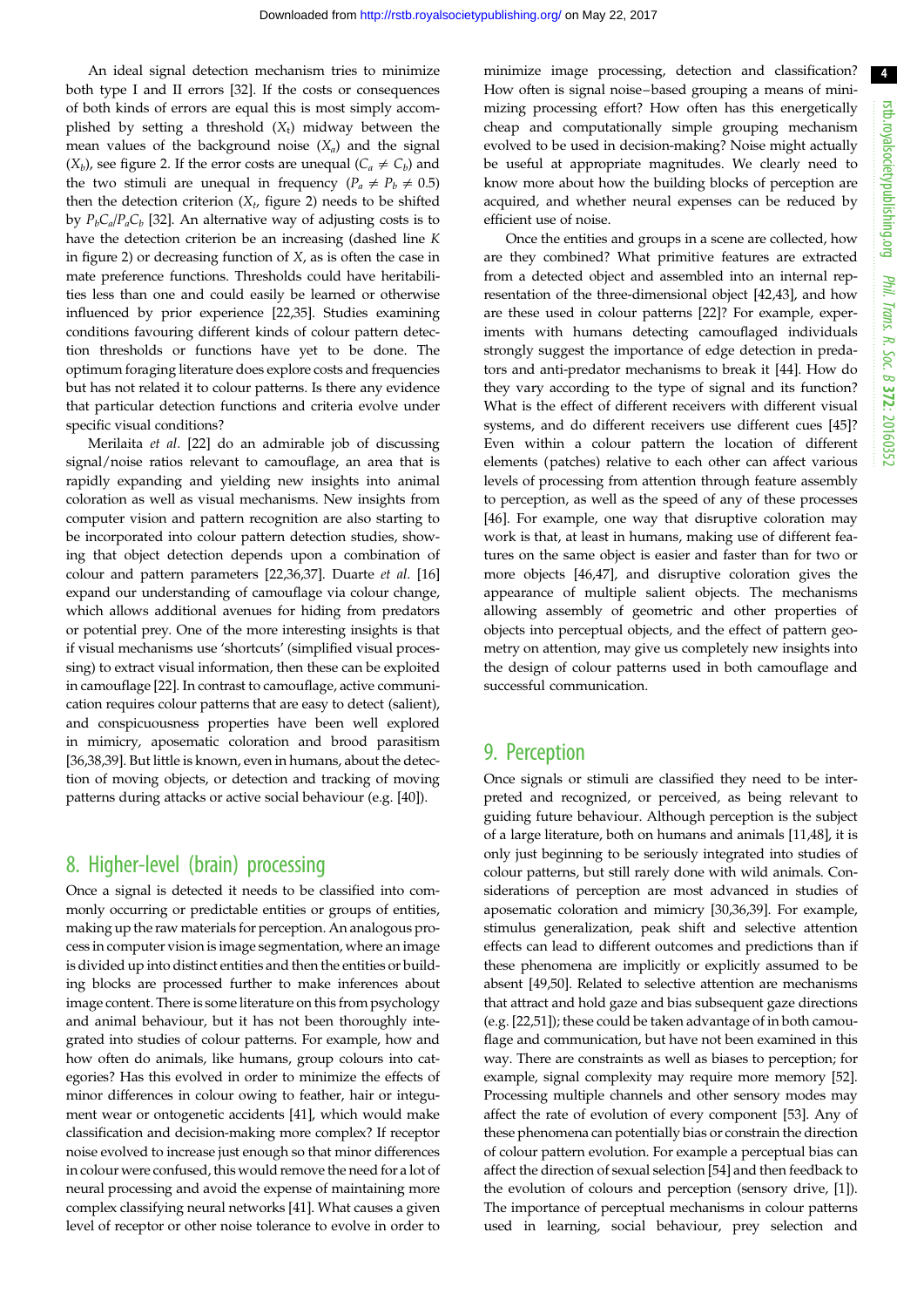5

pollination is likely to be a highly fruitful line of investigation; there are huge gaps in our knowledge of animal cognition with respect to coloration [\[35](#page-6-0)]. And because most of our knowledge of perception comes from laboratory animals or humans, we do not know how generalizable this is to wild animals in their natural habitats, or even whether or not the perceptual experiments are relevant to the animal's evolved ecology. Perception and decision-making relevant to natural ecology is essentially unknown and needs more attention. Once data are available, large-scale comparative studies might reveal whether or not suites of perceptual mechanisms repeatedly evolve under specific natural conditions.

# 10. Discrimination

The perceptual world comprises a set of entities, and decisions are based upon discriminating among them. For example, behaviour can be based upon discrimination among good and bad potential mates, good and bad potential prey, or models and mimics. Discrimination does not simply depend upon the degree of differences among perceived entities (or image segmentation), but also depends upon prior experience and learning, both sensory and cognitive states of the individual, prior expectations about differences (from experience or evolution) and receiver psychology [\[11](#page-5-0)[,55](#page-6-0)–[57](#page-6-0)]. We know very little about how these factors interact and bias the direction of colour pattern evolution. In the future, large-scale comparative studies could be used to reconstruct patterns of coevolution among groups of traits and how the network of interactions among them evolves. It would be especially interesting to relate this to interacting coloration functions to see if interacting functions predict coevolution of traits. Signal detection theory [\(figure 2](#page-2-0)) applies to discrimination as well as detection, and, like detection, it is largely unknown what factors set the position or slope of the critical discrimination function, nor whether it should be a threshold or a gradient. Except possibly in mimicry systems [\[36,39](#page-6-0)], little is known about what factors aid or prevent discrimination. What are the effects of prior experience on discrimination (e.g. [[58\]](#page-6-0))? Do particular visual environments [\[46,59](#page-6-0)], sets of alternative visual targets [\[46](#page-6-0)] and sets of different viewers [\[60](#page-6-0)] affect how discrimination proceeds and the form and position of the discriminant function? How does the discriminant function or criterion change with the colour pattern viewer's internal state or its receiver psychology? How does the criterion change if discrimination is simultaneous or sequential? What are the long-term implications of these phenomena? These questions are likely to be very fruitful lines of research.

# 11. Decision-making

Once the sensory system and the brain perform discrimination, the discriminated object or objects form the basis for decisionmaking. There is a very large literature on decision-making relative to colour patterns, including avoiding predators (camouflage, aposematism, mimicry, etc.), hiding from or luring prey, communicating to conspecifics and heterospecifics, habitat choice and behaviour relative to thermoregulation, and all papers in this issue form an excellent review of our understanding of various aspects of colour-based decision-making. Decision-making may not only involve behaviour resulting from discriminations, but also may directly affect the position and slope of the discriminant function, and affect further decisions. If this occurs, sequential decisions and behaviours will not be independent, and may further bias the direction of colour pattern evolution. We also know little about the role of multimodal signals in either perception or decision-making [[45,61,62\]](#page-6-0).

# 12. Colour-based behaviour

Decision-making occurs in the brain and is then followed by behaviour (motor patterns), which is how we deduce the outcome of decision-making by animals. Consequently, most studies of colour implicitly combine decision-making and colour-based behaviour, but this is rarely made explicit. Most of the papers in this special issue summarize the latest data and ideas about colour-based behaviour. Advances in neurobiology and neuroethology will be needed before we understand the relationships between decision-making and behaviour (colour-based or otherwise) resulting from decision-making.

# 13. Consequences and fitness

Colour-based behaviour has both immediate and evolutionary consequences. These consequences range from altering the receiver's state and psychology, which affects further behaviour, to fitness, which will bias and constrain the evolution of colour patterns [\(figure 1,](#page-1-0) dashed lines). The greatest effort in colour pattern research is concentrated on this subject, and it is well covered by the papers in this special issue, except for the effects of varying predator communities. What is the effect on fitness of variable predator communities or the relative abundance of alternative prey? For example, selection may be relaxed or even change direction if alternatives are abundant or the predator community changes (e.g. [[63,64\]](#page-6-0))? Other interesting and under-explored questions from these papers include: What are the direct fitness effects of colour change? Are different predators with different vision likely to favour different kinds of coloration? If more than one kind of predator is likely to be encountered in an individual's lifetime, would differences in predators' vision favour mechanisms such as colour change or displaying different parts of the body that allow switching camouflage strategies depending on which predator is the immediate threat? Are there phylogenetic patterns in colour change abilities [\[16](#page-5-0)]? How do trade-offs between different colour pattern functions (e.g. sexual selection versus crypsis or warning coloration, or signalling versus thermoregulation) work, and how often do they evolve [\[16,18](#page-5-0),[37](#page-6-0),[65,66\]](#page-6-0)? Why are some cases of mimicry far from perfect and other cases superb [[36,39\]](#page-6-0)? How often are systems optimized for most efficient detection within particular tasks [[11\]](#page-5-0)? What is the relationship between signal function, signal diversity, signal function and species diversity [[67\]](#page-6-0)? How do signals originate [[11\]](#page-5-0)? Do species recognition and gender recognition processes favour different kinds of colour patterns than mate choice and other social processes [[38,66](#page-6-0)]? Does this affect speciation and extinction rates [\[68](#page-6-0)], and is this related to the cost of defence? Clearly there is a lot still to do relating colour pattern characteristics to function and fitness.

When colour patterns are used in communication, the behaviour and fitness of both the signaller and receiver are affected, and there is usually alternation of each member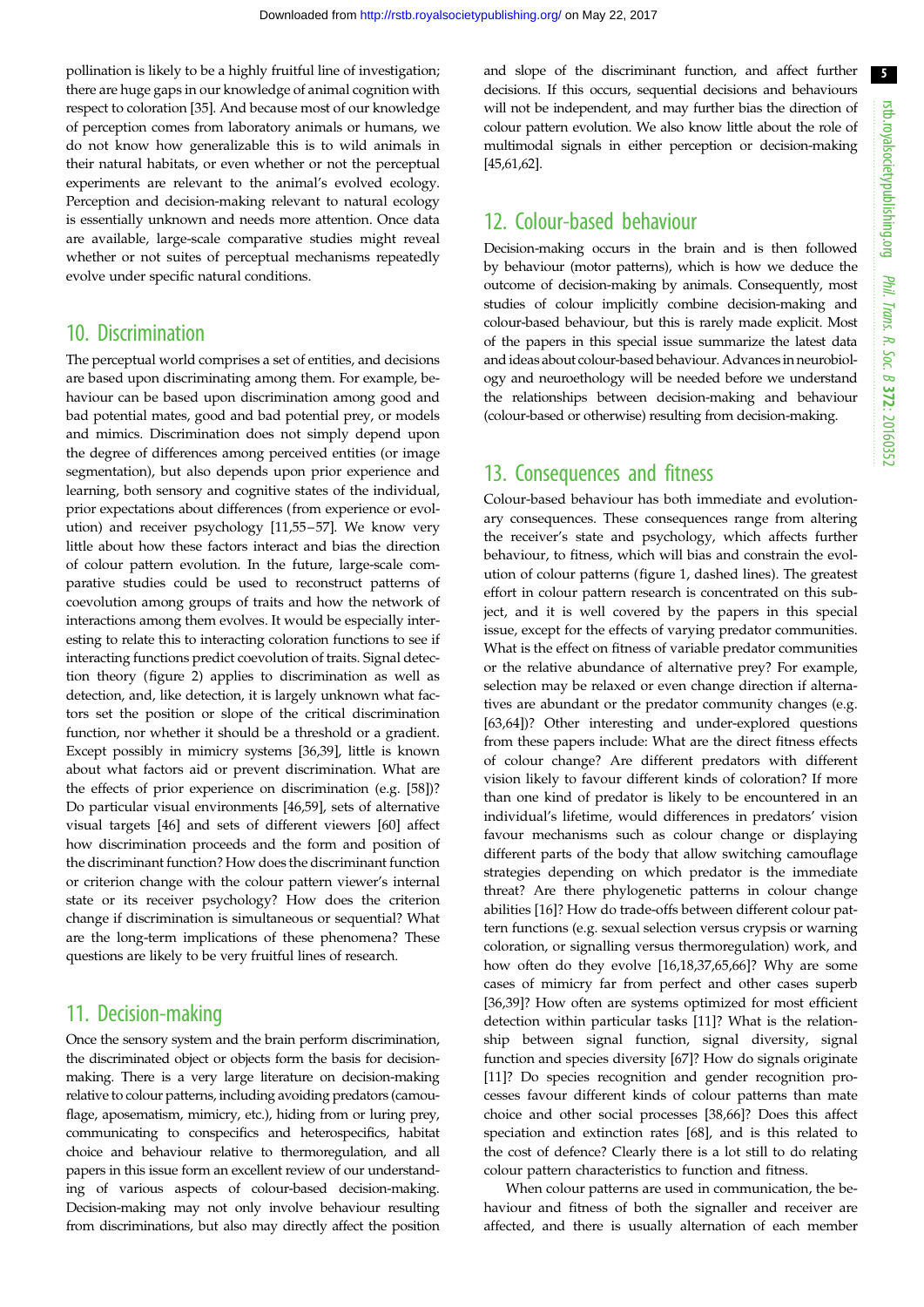<span id="page-5-0"></span>between signaller and receiver roles [3,[69](#page-6-0)]. This favours efficient transfer of information. Most considerations of signalling consider noise and the design of signal and receiver properties. However, even with perfect design, transmission will not be effective if the receiver's attention is not captured and held long enough for signal-based decisions to be made. Before anything can happen the signaller needs to attract the receiver's attention and alert the receiver that a signal is about to be sent; the receiver needs to be looking in the correct direction and be attentive to the incoming signal. The signaller then needs to hold the receiver's attention long enough for assessment and behavioural choice. All this requires the signal/noise ratio to be high enough for attention, assessment and stimulation to increase the likelihood of successful communication (for example [\[60](#page-6-0)]). We do not know how often pattern geometry has evolved for attention as well as assessment. For example, do small-scale within-pattern differences in pattern geometry attract attention to specific parts of the pattern and affect acquisition of adjacent parts of the pattern [\[46,51](#page-6-0)], making communication faster and more accurate? Alternatively does geometry combined with movement make pattern acquisition and visual tracking less accurate, as in dazzle camouflage [4,[22,70,](#page-6-0)[71\]](#page-7-0), or even change the average colour during fast movement [\[24](#page-6-0)]? In some cases visual illusions may be used to hold the receiver's attention and to alter perception about the signal [\[72](#page-7-0)–[74\]](#page-7-0). There is almost nothing known about the effects of attention on animal colour pattern function and evolution, except for simple alerting signals (e.g. [\[75](#page-7-0)]). Alerting signals tend to involve motion rather than pattern, but motion is also an under-studied aspect of colour patterns.

Figures [1](#page-1-0)–[2](#page-2-0) emphasize the mechanisms affecting the function of colour patterns, this is a matter of 'hardware', signal design and signal efficacy, and provides many opportunities to predict and understand the evolution of colour patterns. However, the mechanisms are insufficient by themselves; information needs to be carried between the colour pattern and viewer [[76](#page-7-0)]. It is the information that forms the basis of decision-making ('software'); thus colour patterns must contain both design (efficacy) and content (strategy [3,[55\]](#page-6-0)). The study of the content of colour pattern signals and signalling strategy is well developed, especially in the context of mate choice and signal honesty [10[,66](#page-6-0)[,77](#page-7-0)]. Colour patterns consist of multiple components that vary in luminance, colour, polarization, shape and motion, and hence could communicate multiple channels of information simultaneously. This, and the general phenomenon of multimodal signalling, is just beginning to be appreciated [\[78](#page-7-0)], and should give significant new insights into the development of signal complexity as well as understanding the evolution of colour patterns [[62\]](#page-6-0).

In conclusion, although there is rapidly expanding knowledge and understanding about the function and evolution of colour patterns, the rapid growth has been concentrated in some areas while others have been neglected ([figure 1\)](#page-1-0). Even greater progress should be made if we integrate all aspects of colour pattern function into the evolutionary ecology of coloration.

Authors' contributions. The paper was planned jointly by J.A.E. and J.M., first draft written by J.A.E. and both J.A.E. and J.M. revised and worked up the final version.

Competing interests. We have no competing interests.

Funding. We received no funding for this study.

Acknowledgement. We thank our respective research groups and two reviewers for interesting and useful discussions.

#### **References**

- 1. Endler JA, Basolo AL. 1998 Sensory ecology, receiver biases and sexual selection. Trends Ecol. Evol. 13, 415– 420. ([doi:10.1016/S0169-5347\(98\)01471-2\)](http://dx.doi.org/10.1016/S0169-5347(98)01471-2)
- 2. Endler JA. 1990 On the measurement and classification of colour in studies of animal colour patterns. Biol. J. Linn. Soc. Lond. 41, 315– 352. [\(doi:10.1111/j.1095-8312.1990.tb00839.x\)](http://dx.doi.org/10.1111/j.1095-8312.1990.tb00839.x)
- 3. Endler JA. 1993 Some general comments on the evolution and design of animal communication systems. Phil. Trans. R. Soc. Lond. B 340, 215 - 225. [\(doi:10.1098/rstb.1993.0060\)](http://dx.doi.org/10.1098/rstb.1993.0060)
- 4. Endler JA. 1978 A predator's view of animal color patterns. Evol. Biol. 11, 319– 364. [\(doi:10.1007/](http://dx.doi.org/10.1007/978-1-4615-6956-5_5) [978-1-4615-6956-5\\_5\)](http://dx.doi.org/10.1007/978-1-4615-6956-5_5)
- 5. Endler JA. 1993 The color of light in forests and its implications. Ecol. Monogr. 63, 1– 27. ([doi:10.2307/](http://dx.doi.org/10.2307/2937121) [2937121\)](http://dx.doi.org/10.2307/2937121)
- 6. Johnsen S. 2011 The optics of life, a biologists's guide to light in nature. Princeton, NJ: Princeton University Press.
- 7. Lythgoe JN. 1979 The ecology of vision. Oxford, UK: Oxford University Press.
- 8. Johnsen S, Gassmann E, Reynolds RA, Stramski D, Mobley C. 2014 The asymmetry of the underwater horizontal light field and its implications for mirror-

based camouflage in silvery pelagic fish. Limnol. Oceanogr. 59, 1839– 1852. [\(doi:10.4319/lo.2014.59.](http://dx.doi.org/10.4319/lo.2014.59.6.1839) [6.1839](http://dx.doi.org/10.4319/lo.2014.59.6.1839))

- 9. Cronin TW, Johnsen S, Marshall J, Warrant EJ. 2014 Visual ecology. Princeton, NJ: Princeton University Press.
- 10. Jablonski NG, Chaplin G. 2017 The colours of humanity: the evolution of pigmentation in the human lineage. Phil. Trans. R. Soc. B 372, 20160349. ([doi:10.1098/rstb.2016.0349](http://dx.doi.org/10.1098/rstb.2016.0349))
- 11. Rowland HM, Burriss RP. 2017 Human colour in mate choice and competition. Phil. Trans. R. Soc. B 372, 20160350. ([doi:10.1098/rstb.2016.0350\)](http://dx.doi.org/10.1098/rstb.2016.0350)
- 12. Marshall J, Johnsen S. 2017 Fluorescence as a means of colour signal enhancement. Phil. Trans. R. Soc. B 372, 20160335. [\(doi:10.1098/rstb.](http://dx.doi.org/10.1098/rstb.2016.0335) [2016.0335\)](http://dx.doi.org/10.1098/rstb.2016.0335)
- 13. Cronin TW, Shashar N, Caldwell RL, Marshall J, Cheroske AG, Chiou T-H. 2003 Polarization vision and its role in biological signalling. Integr. Comp. Biol. 43, 549 – 558. [\(doi:10.1093/icb/43.4.549\)](http://dx.doi.org/10.1093/icb/43.4.549)
- 14. Gagnon YL, Templin RM, How MJ, Marshall NJ. 2015 Circularly polarized light as a communication signal in mantis shrimps. Curr. Biol. 25, 3074– 3078. [\(doi:10.1016/j.cub.2015.10.047](http://dx.doi.org/10.1016/j.cub.2015.10.047))
- 15. Feller KD, Jordan TM, Wilby D, Roberts NW. 2017 Selection of the intrinsic polarization properties of animal optical materials creates enhanced structural reflectivity and camouflage. Phil. Trans. R. Soc. B 372, 20160336. ([doi:10.1098/rstb.2016.0336\)](http://dx.doi.org/10.1098/rstb.2016.0336)
- 16. Duarte RC, Flores AAV, Stevens M. 2017 Camouflage through colour change: mechanisms, adaptive value and ecological significance. Phil. Trans. R. Soc. B 372, 20160342. ([doi:10.1098/rstb.2016.0342\)](http://dx.doi.org/10.1098/rstb.2016.0342)
- 17. Umbers KDL, Herberstein ME, Madin JS. 2013 Colour in insect thermoregulation, empirical and theoretical tests in the colour-changing grasshopper, Kosciuscola tristis. J. Insect Physiol. 59, 81– 90. [\(doi:10.1016/j.jinsphys.2012.10.016\)](http://dx.doi.org/10.1016/j.jinsphys.2012.10.016)
- 18. Stuart-Fox D, Newton E, Clusella-Trullas S. 2017 Thermal consequences of colour and near-infrared reflectance. Phil. Trans. R. Soc. B 372, 20160345. ([doi:10.1098/rstb.2016.0345](http://dx.doi.org/10.1098/rstb.2016.0345))
- 19. Shawkey MD, D'Alba L. 2017 Interactions between colour-producing mechanisms and their effects on the integumentary colour palette. Phil. Trans. R. Soc. B 372, 20160536. [\(doi:10.1098/rstb.2016.0536](http://dx.doi.org/10.1098/rstb.2016.0536))
- 20. San-Jose LM, Roulin A. 2017 Genomics of coloration in natural animal populations. Phil. Trans. R. Soc. B 372, 20160337. ([doi:10.1098/rstb.2016.0337\)](http://dx.doi.org/10.1098/rstb.2016.0337)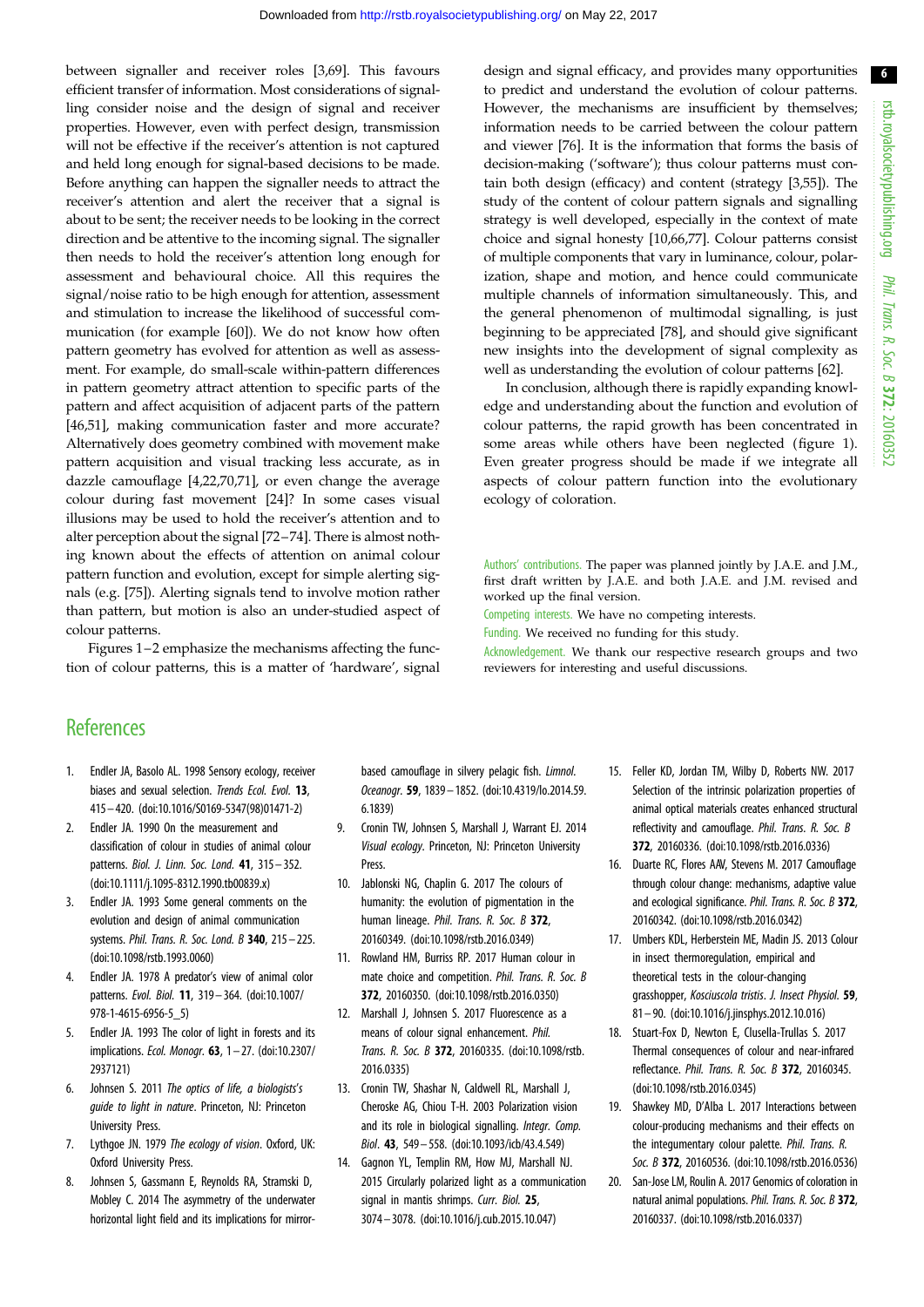- <span id="page-6-0"></span>21. Johnsen S. 2014 Hide and seek in the open sea, pelagic camouflage and visual countermeasures. Ann. Rev. Mar. Sci. 6, 369– 392. ([doi:10.1146/](http://dx.doi.org/10.1146/annurev-marine-010213-135018) [annurev-marine-010213-135018](http://dx.doi.org/10.1146/annurev-marine-010213-135018))
- 22. Merilaita S, Scott-Samuel NE, Cuthill IC. 2017 How camouflage works. Phil. Trans. R. Soc. B 372, 20160341. [\(doi:10.1098/rstb.2016.0341](http://dx.doi.org/10.1098/rstb.2016.0341))
- 23. Seehausen O, van Alphen JJM, Witte F. 1997 Cichlid fish diversity threatened by eutrophication that curbs sexual selection. Science 277, 1808 – 1811. [\(doi:10.1126/science.277.5333.1808](http://dx.doi.org/10.1126/science.277.5333.1808))
- 24. Titcomb GC, Kikuchi DW, Pfennig DW. 2014 More than mimicry? Evaluating scope for flicker-fusion as a defensive strategy in coral snake mimics. Curr. Zool. 60, 123– 130. ([doi:10.1093/czoolo/60.1.123\)](http://dx.doi.org/10.1093/czoolo/60.1.123)
- 25. Field GD, Chichilnisky EJ. 2007 Information processing in the primate retina: circuitry and coding. Ann. Rev. Neuroscience  $30$ ,  $1 - 30$ . [\(doi:10.1146/annurev.neuro.30.051606.094252\)](http://dx.doi.org/10.1146/annurev.neuro.30.051606.094252)
- 26. Land MF, Nilsson D-E. 2012 Animal eyes, 2nd edn. Oxford, UK: Oxford University Press.
- 27. Lind O, Henze MJ, Kelber A, Osorio D. 2017 Coevolution of coloration and colour vision? Phil. Trans. R. Soc. B 372, 20160338. [\(doi:10.1098/rstb.](http://dx.doi.org/10.1098/rstb.2016.0338) [2016.0338\)](http://dx.doi.org/10.1098/rstb.2016.0338)
- 28. Thoen HH, How MJ, Chiou T-H, Marshall J. 2014 A different form of color vision in mantis shrimp. Science 343, 411–413. [\(doi:10.1126/science.1245824\)](http://dx.doi.org/10.1126/science.1245824)
- 29. Lythgoe JN, Partridge JC, 1989 Visual pigments and the acquisition of visual information. J. Exp. Biol. 146,  $1 - 20$ .
- 30. Akre KL, Johnsen S. 2014 Psychophysics and the evolution of behaviour. Trends Ecol. Evol. 29, 291– 300. ([doi:10.1016/j.tree.2014.03.007\)](http://dx.doi.org/10.1016/j.tree.2014.03.007)
- 31. Wilkins L, Marshall NJ, Johnsen S, Osorio D. 2016 Modelling colour constancy in fish, implications for vision and signalling in water. *J. Exp. Biol.* 219, 1884 – 1892. [\(doi:10.1242/jeb.139147](http://dx.doi.org/10.1242/jeb.139147))
- 32. Dusenbery DB. 1992 Sensory ecology. New York, NY: W. H. Freeman and Co.
- 33. Endler JA. 1981 An overview of the relationships between mimicry and crypsis. Biol. J. Linn. Soc. Lond. **16**, 25 - 31. ([doi:10.1111/j.1095-8312.1981.](http://dx.doi.org/10.1111/j.1095-8312.1981.tb01840.x) [tb01840.x](http://dx.doi.org/10.1111/j.1095-8312.1981.tb01840.x))
- 34. Skelhorn J, Rowland HM, Ruxton GD. 2010 The evolution and ecology of masquerade. Biol. J. Linn. Soc. Lond. **99**, 1-8. ([doi:10.1111/j.1095-8312.2009.](http://dx.doi.org/10.1111/j.1095-8312.2009.01347.x) [01347.x\)](http://dx.doi.org/10.1111/j.1095-8312.2009.01347.x)
- 35. Skelhorn J, Halpin CG, Rowe C. 2016 Learning about aposematic prey. Behav. Ecol. 27, 955– 964. ([doi:10.](http://dx.doi.org/10.1093/beheco/arw009) [1093/beheco/arw009](http://dx.doi.org/10.1093/beheco/arw009))
- 36. Stoddard MC, Hauber ME. 2017 Colour, vision and coevolution in avian brood parasitism. Phil. Trans. R. Soc. B 372, 20160339. [\(doi:10.1098/rstb.](http://dx.doi.org/10.1098/rstb.2016.0339) [2016.0339\)](http://dx.doi.org/10.1098/rstb.2016.0339)
- 37. Talas L, Baddeley RJ, Cuthill IC. 2017 Cultural evolution of military camouflage. Phil. Trans. R. Soc. B 372, 20160351. ([doi:10.1098/rstb.2016.0351\)](http://dx.doi.org/10.1098/rstb.2016.0351)
- 38. Caro T, Allen WL. 2017 Interspecific visual signalling in animals and plants: a functional classification. Phil. Trans. R. Soc. B 372, 20160344. ([doi:10.1098/](http://dx.doi.org/10.1098/rstb.2016.0344) [rstb.2016.0344\)](http://dx.doi.org/10.1098/rstb.2016.0344)
- 39. Sherratt TN, Peet-Paré CA. 2017 The perfection of mimicry: an information approach. Phil. Trans. R. Soc. B 372, 20160340. [\(doi:10.1098/rstb.](http://dx.doi.org/10.1098/rstb.2016.0340) [2016.0340\)](http://dx.doi.org/10.1098/rstb.2016.0340)
- 40. Klinghammer M, Schütz I, Blohm G, Fiehlera K. 2016 Allocentric information is used for memoryguided reaching in depth, a virtual reality study. Vision Res. 129, 13 – 24. [\(doi:10.1016/j.visres.2016.](http://dx.doi.org/10.1016/j.visres.2016.10.004) [10.004](http://dx.doi.org/10.1016/j.visres.2016.10.004))
- 41. Endler JA, Westcott DA, Madden RJ, Robson T. 2005 Animal visual systems and the evolution of color patterns; sensory processing illuminates signal evolution. Evolution 50, 1795– 1818. [\(doi:10.1111/j.](http://dx.doi.org/10.1111/j.0014-3820.2005.tb01827.x) [0014-3820.2005.tb01827.x\)](http://dx.doi.org/10.1111/j.0014-3820.2005.tb01827.x)
- 42. Kirkpatric-Steger K, Wasserman EA, Biederman I. 1998 Effects of geon deletion, scrambling and movement on picture recognition in pigeons. J. Exp. Psychol. Anim. Behav. Process. 24, 34– 46. [\(doi:10.](http://dx.doi.org/10.1037/0097-7403.24.1.34) [1037/0097-7403.24.1.34](http://dx.doi.org/10.1037/0097-7403.24.1.34))
- 43. Hayworth KJ, Biederman I. 2006 Neural evidence for intermediate representations in object recognition. Vision Res. 46, 4024– 4031. ([doi:10.1016/j.visres.](http://dx.doi.org/10.1016/j.visres.2006.07.015) [2006.07.015\)](http://dx.doi.org/10.1016/j.visres.2006.07.015)
- 44. Troscianko J, Skelhorn J, Stevens M. 2017 Quantifying camouflage: how to predict delectability from appearance. BMC Evol. Biol. 17, 7. [\(doi:10.1186/s12862-016-0854-2](http://dx.doi.org/10.1186/s12862-016-0854-2))
- 45. Kikuchi DW, Mappes J, Sherratt TN, Valkonen JK. 2016 Selection for multicomponent mimicry, equal feature salience and variation in preferred traits. Behav. Ecol. 27, 1515 – 1521. [\(doi:10.1093/beheco/](http://dx.doi.org/10.1093/beheco/arw072) [arw072](http://dx.doi.org/10.1093/beheco/arw072))
- 46. Nothdurft H-C. 2016 Fast identification of salient objects depends upon cue location. VPL Reports 5, 1 – 8. [www.vpl-reports.de.](http://www.vpl-reports.de) ISSN 2364-3641
- 47. Law MB, Abrams RA. 2002 Object-based selection within and beyond the focus of spatial attention. Percept. Psychophys. 64, 1017– 1027. [\(doi:10.3758/](http://dx.doi.org/10.3758/BF03194753) [BF03194753\)](http://dx.doi.org/10.3758/BF03194753)
- 48. Blake R, Sekuler R. 2006 Perception, 5th edn. New York, NY: McGraw-Hill.
- 49. Sherrat TN, Whissell E, Webster RJ, Kikuchi DW. 2014 Hierarchical overshadowing of stimuli and its role in mimicry evolution. Anim. Behav. 108, 73 – 79. ([doi:10.1016/j.anbehav.2015.07.011](http://dx.doi.org/10.1016/j.anbehav.2015.07.011))
- 50. Kazemi B, Gamberale-Stille G, Tullberg BS, Leimar O. 2014 Stimulus salience as an explanation for imperfect mimicry. Curr. Biol. 24, 965– 969. [\(doi:10.1016/j.cub.2014.02.061](http://dx.doi.org/10.1016/j.cub.2014.02.061))
- 51. Rothkegel LOM, Trukenbrod HA, Schütt HH, Wichmann FA, Engberta R. 2016 Influence of initial fixation position in scene viewing. Vision Res. 129, 33 – 49. ([doi:10.1016/j.visres.2016.09.012\)](http://dx.doi.org/10.1016/j.visres.2016.09.012)
- 52. Akre KL, Ryan MJ. 2010 Complexity increases working memory for mating signals. Curr. Biol. 20, 502 – 505. [\(doi:10.1016/j.cub.2010.01.021](http://dx.doi.org/10.1016/j.cub.2010.01.021))
- 53. Leonard AS, Masek P. 2014 Multisensory integration of colors and scents, insights from bees and flowers. J. Comp. Physiol. A 200, 463– 474. ([doi:10.1007/](http://dx.doi.org/10.1007/s00359-014-0904-4) [s00359-014-0904-4\)](http://dx.doi.org/10.1007/s00359-014-0904-4)
- 54. Ryan MJ, Cummings ME. 2013 Perceptual biases and mate choice. Annu. Rev. Ecol. Evol. Syst. 44,

437– 459. [\(doi:10.1146/annurev-ecolsys-](http://dx.doi.org/10.1146/annurev-ecolsys-110512-135901)[110512-135901\)](http://dx.doi.org/10.1146/annurev-ecolsys-110512-135901)

- 55. Guilford T, Dawkins MS. 1991 Receiver psychology and the evolution of animal signals. Anim. Behav. 42, 1 – 14. [\(doi:10.1016/S0003-3472\(05\)80600-1](http://dx.doi.org/10.1016/S0003-3472(05)80600-1))
- 56. Miller CT, Bee MA. 2012 Receiver psychology turns 20, is it time for a broader approach? Anim. Behav. 83, 331 – 343. [\(doi:10.1016/j.anbehav.2011.11.025\)](http://dx.doi.org/10.1016/j.anbehav.2011.11.025)
- 57. Speed MP. 2000 Warning signals, receiver psychology and predator memory. Anim. Behav. 60, 269– 278. [\(doi:10.1006/anbe.2000.1430\)](http://dx.doi.org/10.1006/anbe.2000.1430)
- 58. Marples NM, Quinlan M, Thomas RJ, Kelly DJ. 2007 Deactivation of dietary wariness through experience of novel food. Behav. Ecol. 18, 803 – 810. [\(doi:10.](http://dx.doi.org/10.1093/beheco/arm053) [1093/beheco/arm053\)](http://dx.doi.org/10.1093/beheco/arm053)
- 59. Aronsson M, Gamberale-Stille G. 2016 Importance of internal pattern contrast and contrast against the background in aposematic signals. Behav. Ecol. 20, 1356– 1362. ([doi:10.1093/beheco/arp141](http://dx.doi.org/10.1093/beheco/arp141))
- 60. Endler JA, Mappes J. 2004 Predator mixes and the conspicuousness of aposematic signals. Am. Nat. 163, 532– 547. [\(doi:10.1086/382662\)](http://dx.doi.org/10.1086/382662)
- 61. Hebets EA. 2004 Attention-altering signal interactions in the multimodal courtship display of the wolf spider Schizocosa uetzi. Behav. Ecol. 16, 75– 82. [\(doi:10.1093/beheco/arh133\)](http://dx.doi.org/10.1093/beheco/arh133)
- 62. Hebets EA, Barron AB, Balakrishnan CN, Hauber ME, Mason PH, Hoke KL. 2016 A systems approach to animal communication. Proc. R. Soc. B 283, 20152889. ([doi:10.1098/rspb.2015.2889](http://dx.doi.org/10.1098/rspb.2015.2889))
- 63. Mappes J, Kokko H, Ojala K, Lindström L. 2014 Seasonal changes in predator community switch the direction of selection for anti-predation defenses. Nat. Commun. 5, 5016. ([doi:10.1038/ncomms6016](http://dx.doi.org/10.1038/ncomms6016))
- 64. Nokelainen O, Valkonen J, Lindstedt C, Mappes J. 2014 Changes in predator community structure shifts the efficacy of two warning signals in Arctiid moths. J. Anim. Ecol. 83, 598– 605. [\(doi:10.1111/](http://dx.doi.org/10.1111/1365-2656.12169) [1365-2656.12169\)](http://dx.doi.org/10.1111/1365-2656.12169)
- 65. Lindstedt C, Lindström L, Mappes J. 2009 Thermoregulation constrains effective warning signal expression. Evolution  $63$ ,  $469 - 478$ . [\(doi:10.](http://dx.doi.org/10.1111/j.1558-5646.2008.00561.x) [1111/j.1558-5646.2008.00561.x\)](http://dx.doi.org/10.1111/j.1558-5646.2008.00561.x)
- 66. Tibbetts EA, Mullen SP, Dale J. 2017 Signal function drives phenotypic and genetic diversity: the effects of signalling individual identity, quality or behavioural strategy. Phil. Trans. R. Soc. B 372. 20160347. ([doi:10.1098/rstb.2016.0347\)](http://dx.doi.org/10.1098/rstb.2016.0347)
- 67. Ihalainen E, Rowland HM, Speed MP, Ruxton GD, Mappes J. 2012 Prey community structure affects how predators select for Müllerian mimicry. Proc. R. Soc. B 279, 2099-2105. ([doi:10.1098/rspb.](http://dx.doi.org/10.1098/rspb.2011.2360) [2011.2360](http://dx.doi.org/10.1098/rspb.2011.2360))
- 68. Maan ME, Sefc KM. 2013 Colour variation in cichlid fish: Developmental mechanisms, selective pressures and evolutionary consequences. Semin. Cell Dev. 24, 516– 528. [\(doi:10.1016/j.semcdb.2013.05.003\)](http://dx.doi.org/10.1016/j.semcdb.2013.05.003)
- 69. Bradbury JW, Vehrencamp SL, 2011 Principles of animal communication, 2nd edn. Sunderland, MA: Sinauer.
- 70. Scott-Samuel NE, Baddeley R, Palmer CE, Cuthill IC. 2011 Dazzle camouflage affects speed perception. PLoS ONE 6, e20233. [\(doi:10.1371/journal.pone.0020233\)](http://dx.doi.org/10.1371/journal.pone.0020233)